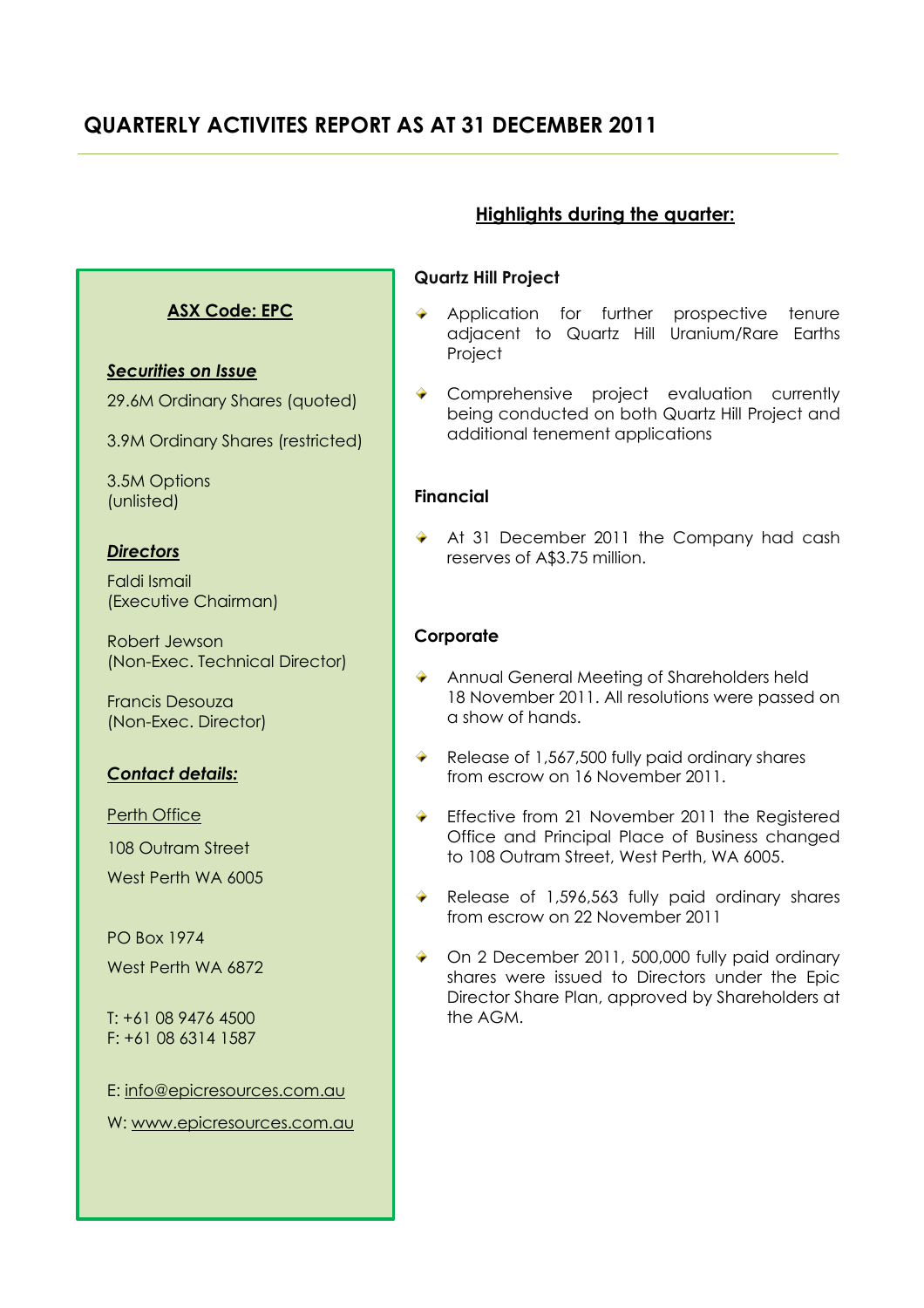- **Three exploration licence applications submitted adjacent to Quartz Hill, NT**
- **Comprehensive project evaluation being conducted**



#### **Additional Tenure- Quartz Hill Project:**

Epic has recently applied for three exploration licenses in close proximity to its Quartz Hill project as part of its regional exploration strategy. Currently, Epic is conducting a comprehensive project evaluation to identify exploration targets warranting further investigation. Epic is targeting pegmatite style uranium-rare earth mineralisation and Iron Oxide Copper Gold (IOCG) mineralisation in an area of mixed magma types with extensive fluid alteration.

The comprehensive project evaluation comprises of a review of the available historic geological and geophysical data for the region, exploration targeting based on the desktop analysis and reconnaissance sampling and mapping of identified targets.

# **Quartz Hill Project Update**

The Quartz Hill project lies 150km east-north-east of Alice Springs and is centred around Ambalindum Station. All tenements lie within the Eastern Arunta block, in the Harts Ranges.

The project consists of two adjoining exploration licences currently held by Cazaly Iron Pty Ltd. In April 2011 exploration activities commenced within the areas **EL24838** and the northeast corner of **EL25296**. (See figure 1 below).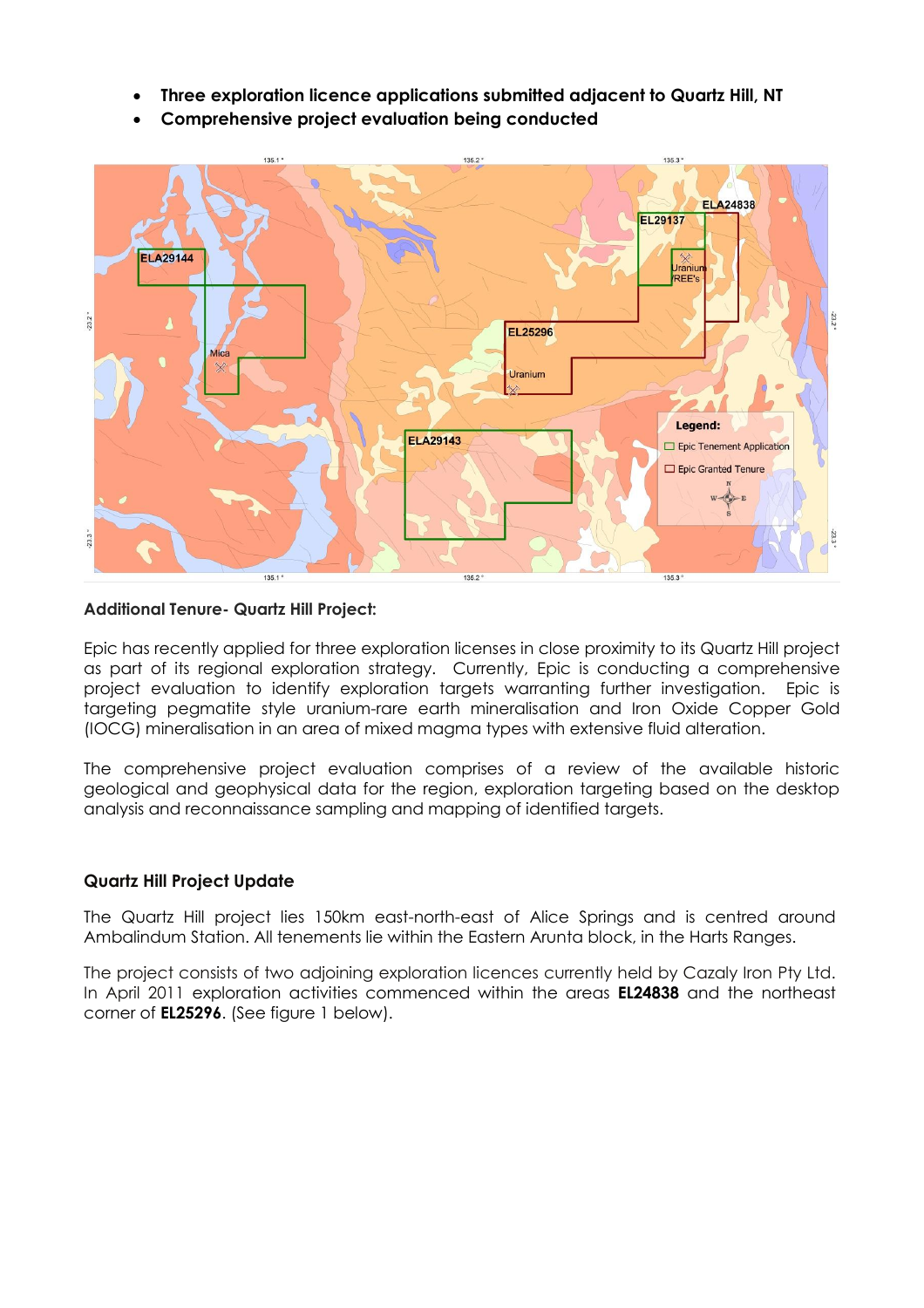

**Figure 1: Quartz Hill Project – EL25296 and EL24838, Entia Dome, Northern Territory**

# **EL25296**

Field activities in the previous quarter focused on the REE+U-bearing pegmatite field known as the 'Lone Pine' prospect. The Lone Pine area is dominated by hilly topography and long, linear ridge lines of pegmatite bodies. Mapping of this area confirmed the presence of several concentric zones within individual pegmatite bodies. It shows a minimal depth of erosional exposure with only the outer 'Wall' and minor 'Intermediate' zones of the pegmatite exposed. These zones are prospective for niobium-rich mineralisation, compared with the tantalum-rich mineralisation of the inner 'Intermediate' and 'Quartz Core' zones.

# **EL24838**

Reconnaissance mapping and field prospecting in the previous quarter across the license confirmed previously identified Heavy Rare Earth Element (HREE)-bearing samarskite associated with the Quartz Hill pegmatite body.

# **Other projects of interest**

The Company has been actively evaluating a number other projects that include, without limitation, coal, iron ore, copper, gold, manganese, tin, nickel, potash and tungsten both within Australia and abroad . The Company is confident that it will be able to suitably identify a project that meets the Company's short term objectives and growth strategy.

#### **-ENDS-**